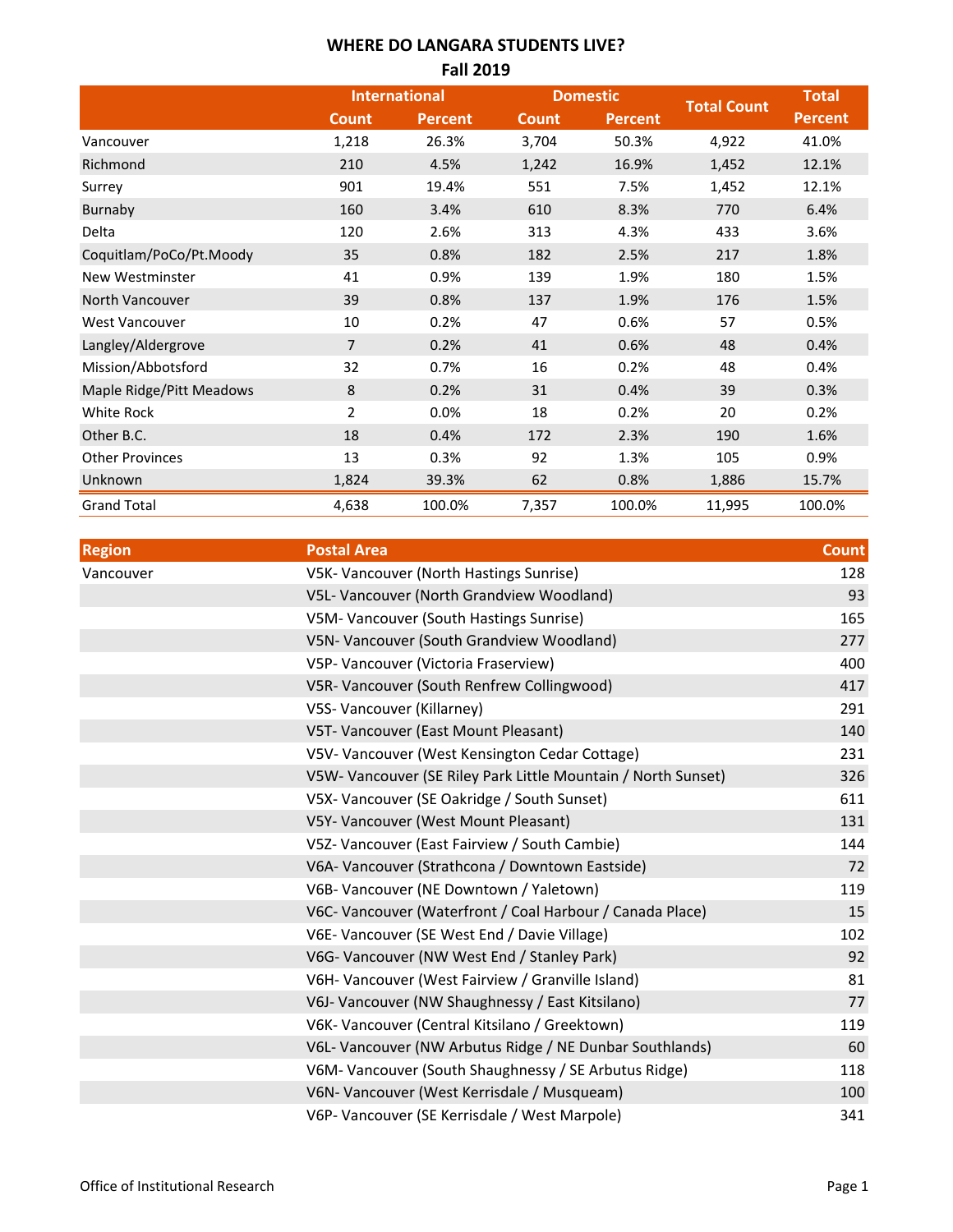# **WHERE DO LANGARA STUDENTS LIVE?**

#### **Fall 2019**

| <b>Region</b>           | <b>Postal Area</b>                                          | Count        |
|-------------------------|-------------------------------------------------------------|--------------|
|                         | V6R- Vancouver (West Kitsilano / West Point Grey / Jericho) | 87           |
|                         | V6S- Vancouver (NW Dunbar Southlands / Chaldecutt)          | 63           |
|                         | V6T- Vancouver (UBC)                                        | 53           |
|                         | V6Z- Vancouver (SW Downtown)                                | 68           |
|                         | V7X- Vancouver (Bentall Centre)                             | $\mathbf{1}$ |
| Richmond                | V6V-Richmond Northeast                                      | 86           |
|                         | V6W-Richmond Southeast                                      | 9            |
|                         | V6X-Richmond North                                          | 310          |
|                         | V6Y-Richmond Central                                        | 310          |
|                         | V7A-Richmond South                                          | 216          |
|                         | V7B-Richmond (Sea Island / YVR)                             | 11           |
|                         | V7C- Richmond Northwest                                     | 257          |
|                         | V7E- Richmond Southwest                                     | 253          |
| Surrey                  | V3R- Surrey North                                           | 141          |
|                         | V3S- Surrey East                                            | 193          |
|                         | V3T- Surrey Inner Northwest                                 | 154          |
|                         | V3V- Surrey Outer Northwest                                 | 270          |
|                         | V3W- Surrey Upper West                                      | 415          |
|                         | V3X- Surrey Lower West                                      | 75           |
|                         | V3Z- Surrey Lower East                                      | 40           |
|                         | V4A- Surrey Southwest                                       | 52           |
|                         | V4N- Surrey Northeast                                       | 91           |
|                         | V4P- Surrey South                                           | 21           |
| Burnaby                 | V3N- Burnaby (East Big Bend / Edmonds)                      | 119          |
|                         | V5A- Burnaby (Lake City / Burnaby Mountain)                 | 36           |
|                         | V5B- Burnaby (Parkcrest Aubrey / Ardingley Sprott)          | 52           |
|                         | V5C- Burnaby (Burnaby Heights / Willingdon Heights)         | 82           |
|                         | V5E- Burnaby (Kingsway Beresford)                           | 92           |
|                         | V5G- Burnaby (Cascade Schou / Douglas Gilpin)               | 86           |
|                         | V5H- Burnaby (Maywood / Windsor)                            | 175          |
|                         | V5J- Burnaby (Suncrest / West Big Bend)                     | 128          |
| Delta                   | V4C- Delta Northeast                                        | 184          |
|                         | V4E-Delta East                                              | 25           |
|                         | V4K- Delta Northwest                                        | 125          |
|                         | V4L- Delta Southeast                                        | 31           |
|                         | V4M- Delta Southwest                                        | 68           |
| Coquitlam/PoCo/Pt.Moody | V3B- Port Coquitlam Central                                 | 46           |
|                         | V3C- Port Coquitlam South                                   | 30           |
|                         | V3E- Coquitlam North                                        | 25           |
|                         | V3H- Port Moody                                             | 26           |
|                         | V3J- Coquitlam North                                        | 54           |
|                         | V3K- Coquitlam South                                        | 36           |
| <b>New Westminster</b>  | V3L- New Westminster Northeast                              | 57           |
|                         | V3M- New Westminster Southwest                              | 123          |
| North Vancouver         | V7G- North Vancouver Outer East                             | 3            |
|                         | V7H- North Vancouver Inner East                             | 13           |